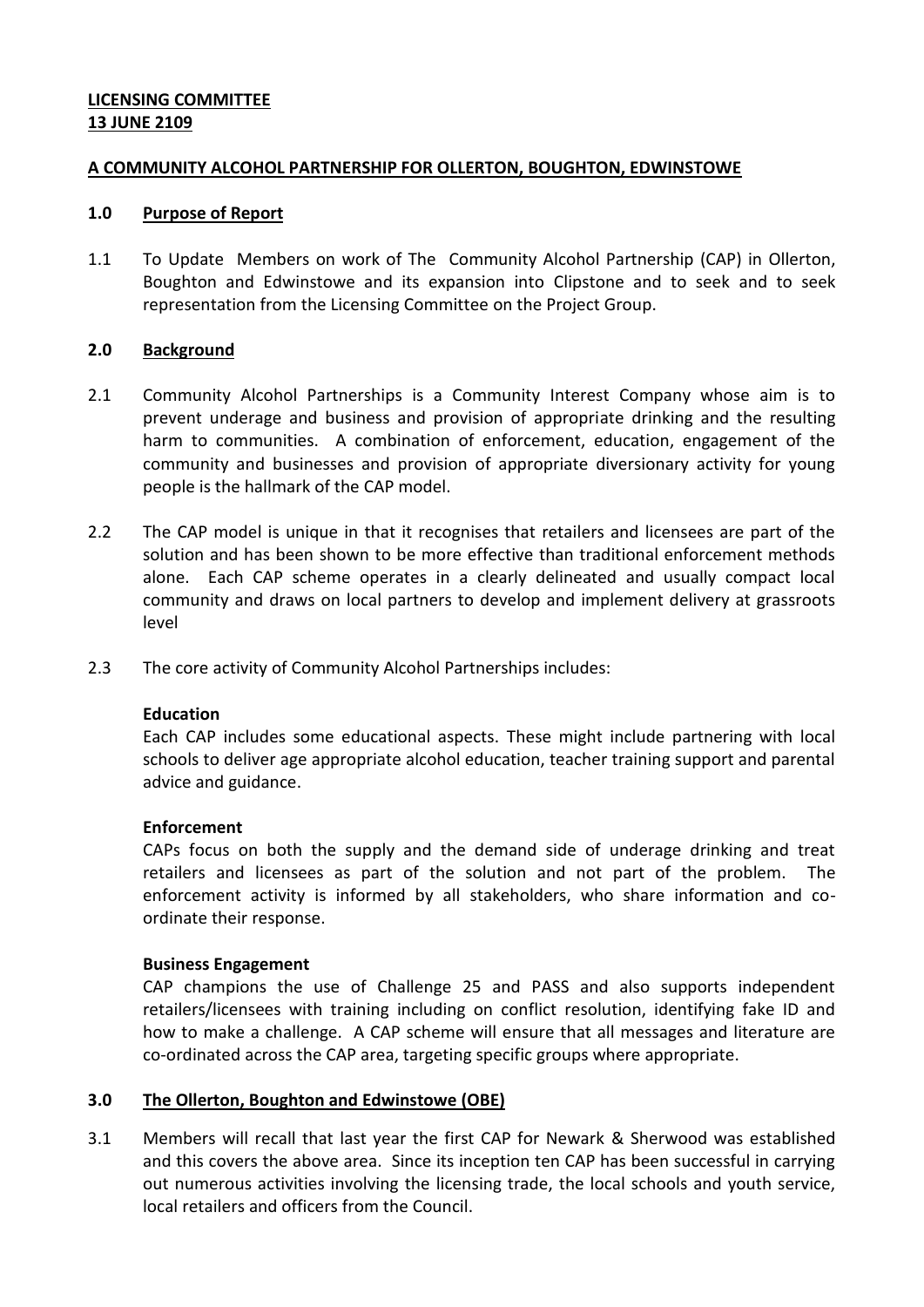- 3.2 The Scheme is supported by the large supermarkets and an example of the joint work taking place is the hosting and delivery of 'Challenge 25' training by ASDA and Tesco to the smaller retailers in the area. This is a consequence of some enforcement activity undertaken by the licensing team when test purchasers were made at a number of small retailers to check their challenge 25 procedures. Half of the retailers failed to check the age of a young person attempting to buy alcohol.
- 3.3 Many organisations have come together to provide diversionary activities to the young people of the CAPS area this has been well received by the local communities.
- 3.4 The latest OBE CAPs action plan is attached as **Appendix 1** for information.
- 3.5 The success of the OBE Cap has been noted locally and there is a growing wish within the local area to extend the CAP into Clipstone. Preliminary discussions have revealed that this may make the current CAP to unwieldy and therefore there is an option to create a new CAP in Clipstone. The advantage of this approach is the access to additional funding that a second CAP would be able to access.
- 3.5 There have been discussions between the Police and licensing staff about the potential to have a CAP operating within the Newark town centre area. As of yet no individual has been identified to lead the CAP but work is ongoing with a number of partners to see how this may be achieved.

## **4.0 Proposals**

- 4.1 The success of the OBE CAP has been recognised locally and this has prompted the community of Clipstone to ask if they are able to join the OBE CAP. This has been discussed at the project Group and there is broad agreement that this would be useful and beneficial.
- 4.2 Therefore it is proposed that the OBE Cap is expanded to include Clipstone.
- 4.3 There are clear links between the work of the CAP and that of the Licensing Committee. Therefore it feels appropriate that the Licensing Committee should be represented on the Ollerton CAPs projects group. Previously this representation was provided by Councillor Ben Wells.
- 4.4 As the group is locally focused it may be beneficial to have a representative who is knowledgeable about the Ollerton, Boughton, Edwinstowe and Clipstone Area**.**
- 4.5 The potential to have a CAP for areas of Newark exists. Evidence of underage drinking would help identify the potential area and it is proposed that Members consider this in principle giving their support if the required framework and project lead can be found.

# **5.0 RECOMMENDATIONS that Members are asked to:**

- **(a) support the formation of an addition CAP to operate in the Clipstone area; and to,**
- **(b) nominate a representative to sit on the Ollerton, Boughton and Edwinstowe CAP and the Clipstone CAP Project Groups: and**